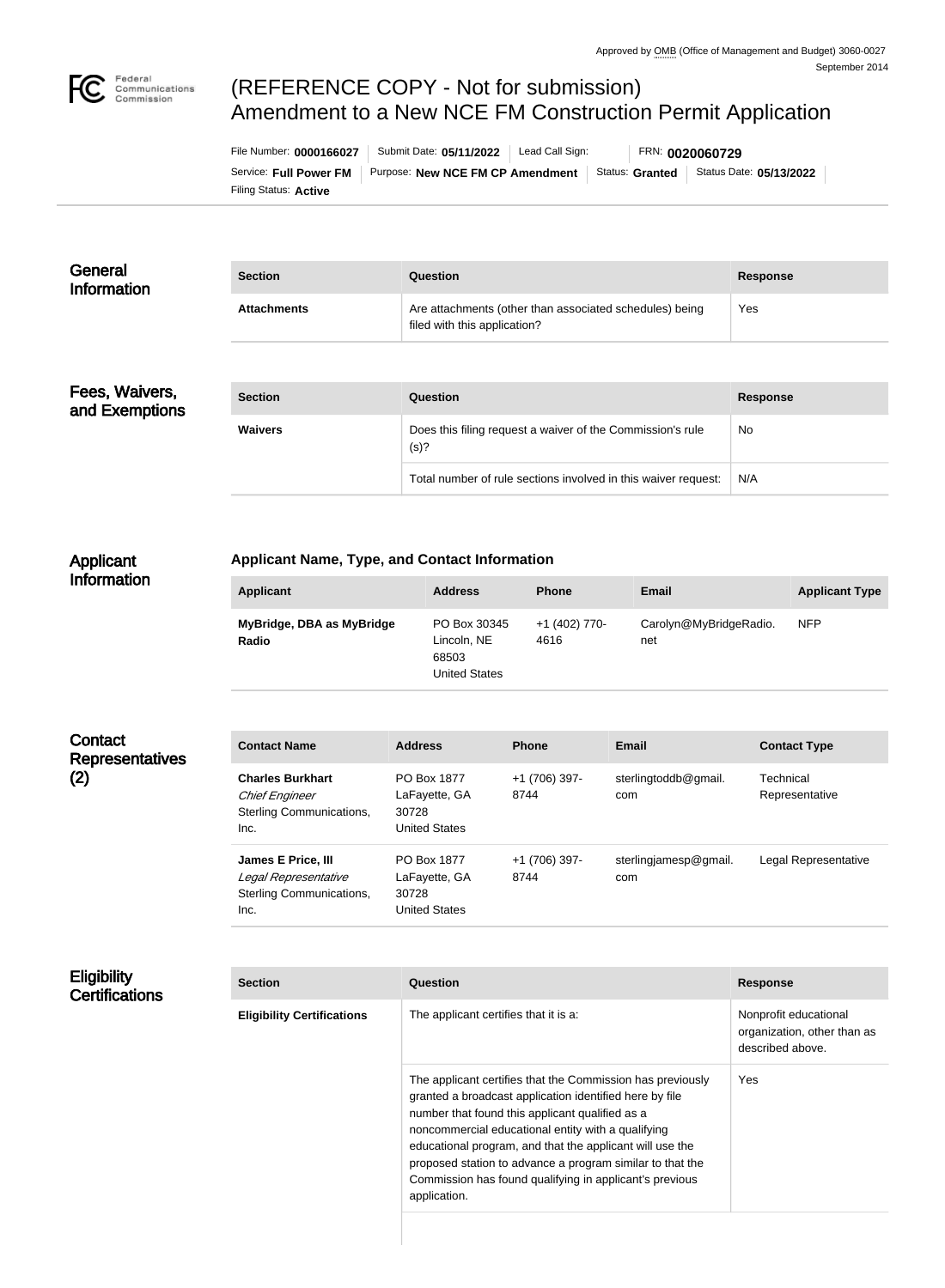The applicant certifies that its governing documents (e.g., articles of incorporation, by-laws, charter, enabling statute, and/or other pertinent organizational document) permit the applicant to advance an educational program and that there is no provision in any of those documents that would restrict the applicant from advancing an educational program or complying with any Commission rule, policy, or provision of the Communications Act of 1934, as amended.

#### Parties to the Application (9) **Party Name Address Phone Email Positional Interest Bob Neville** MyBridge, DBA as MyBridge Radio 422 Box Butte Ave Alliance, NE 69301- 3411 +1 (402) 770- 4616 Carolyn@MyBridgeRadio. net **Positional Interest: Officer Citizenship:** United States **Percentage of Votes:** 12.5% **Percentage of Total Assets:** 0% **Ray Conant** MyBridge, DBA as MyBridge Radio 5003 Osborne Dr West Hastings, NE 68901- 9133 +1 (402) 770- 4616 Carolyn@MyBridgeRadio. net **Positional Interest: Officer Citizenship:** United States **Percentage of Votes:** 12.5% **Percentage of Total Assets:** 0% **Angie Seip** MyBridge, DBA as MyBridge Radio 3630 S Blaine St Grand Island, NE 68801-8806 +1 (402) 770- 4616 Carolyn@MyBridgeRadio. net **Positional Interest: Officer Citizenship:** United States **Percentage of Votes:** 12.5% **Percentage of Total Assets:** 0% **Stanley Parker** MyBridge, DBA as MyBridge Radio PO Box 30345 Lincoln, NE 68503- 0345 +1 (402) 770- 4616 Carolyn@MyBridgeRadio. net **Positional Interest: Officer Citizenship:** United States **Percentage of Votes:** 12.5% **Percentage of Total Assets:** 0%

Yes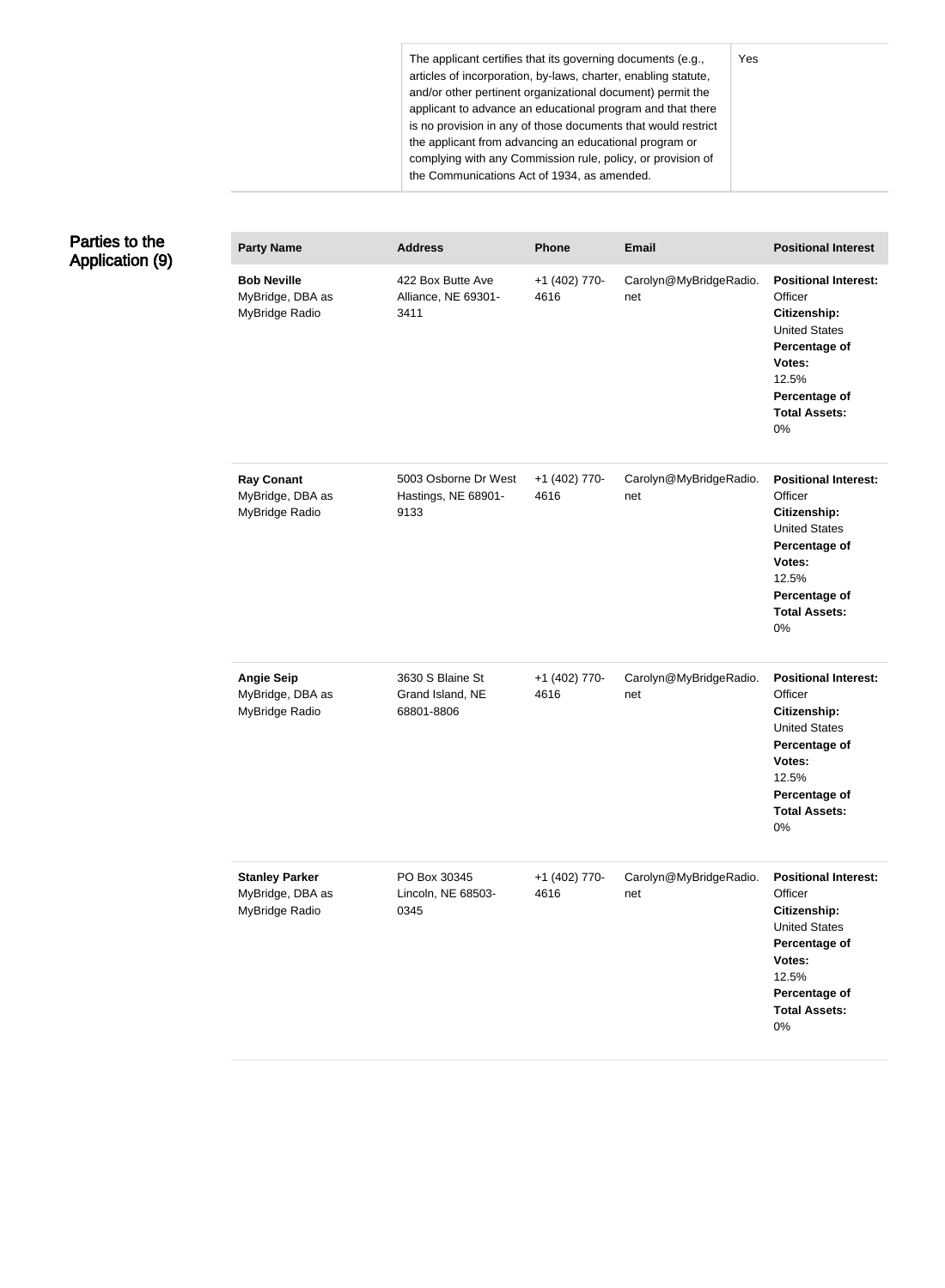| <b>Caroline Sorenson</b><br>MyBridge, DBA as<br>MyBridge Radio | 2536 E Correction Line<br>Rd<br>North Platte, NE<br>69101-9055 | +1 (402) 770-<br>4616 | Carolyn@MyBridgeRadio.<br>net | <b>Positional Interest:</b><br>Officer<br>Citizenship:<br><b>United States</b><br>Percentage of<br>Votes:<br>12.5%<br>Percentage of<br><b>Total Assets:</b><br>$0\%$ |
|----------------------------------------------------------------|----------------------------------------------------------------|-----------------------|-------------------------------|----------------------------------------------------------------------------------------------------------------------------------------------------------------------|
| <b>Doug Schardt</b><br>MyBridge, DBA as<br>MyBridge Radio      | 211 Crestview Dr<br>Deshler, NE 68340-<br>9610                 | +1 (402) 770-<br>4616 | Carolyn@MyBrideRadio.<br>net  | <b>Positional Interest:</b><br>Officer<br>Citizenship:<br><b>United States</b><br>Percentage of<br>Votes:<br>12.5%<br>Percentage of<br><b>Total Assets:</b><br>0%    |
| <b>Charles Moore</b><br>MyBridge, DBA as<br>MyBridge Radio     | 124 So Delaware<br>York, NE 68467-3902                         | +1 (402) 770-<br>4616 | Carolyn@MyBridgeRadio.<br>net | <b>Positional Interest:</b><br>Officer<br>Citizenship:<br><b>United States</b><br>Percentage of<br>Votes:<br>12.5%<br>Percentage of<br><b>Total Assets:</b><br>0%    |
| <b>Dave Chally</b><br>MyBridge, DBA as<br>MyBridge Radio       | 5508 Ave N PI<br>Kearney, NE 68847-<br>8554                    | +1 (402) 770-<br>4616 | Carolyn@MyBridgeRadio.<br>net | <b>Positional Interest:</b><br>Officer<br>Citizenship:<br><b>United States</b><br>Percentage of<br>Votes:<br>12.5%<br>Percentage of<br><b>Total Assets:</b><br>0%    |
| MyBridge, DBA as<br>MyBridge Radio                             | PO Box 30345<br>Lincoln, NE 68503                              | +1 (402) 770-<br>4616 | Carolyn@MyBridgeRadio.<br>net | <b>Positional Interest:</b><br>Applicant<br>Citizenship:<br><b>United States</b><br>Percentage of<br>Votes:<br>0%<br>Percentage of<br><b>Total Assets:</b><br>100%   |

| <b>Section</b>                                  | Question                                                                                                                                                                                        | <b>Response</b> |
|-------------------------------------------------|-------------------------------------------------------------------------------------------------------------------------------------------------------------------------------------------------|-----------------|
| <b>Equity and Financial</b><br><b>Interests</b> | Applicant certifies that equity and financial interests not<br>listed in the Parties to the Application section are non-<br>attributable pursuant to the notes to 47 C.F.R. Section<br>73.3555. | Yes             |
| <b>Other Authorizations</b>                     | Does the applicant or any party to the application have an<br>attributable interest in any other broadcast station(s).                                                                          | Yes             |

Attributable

Interest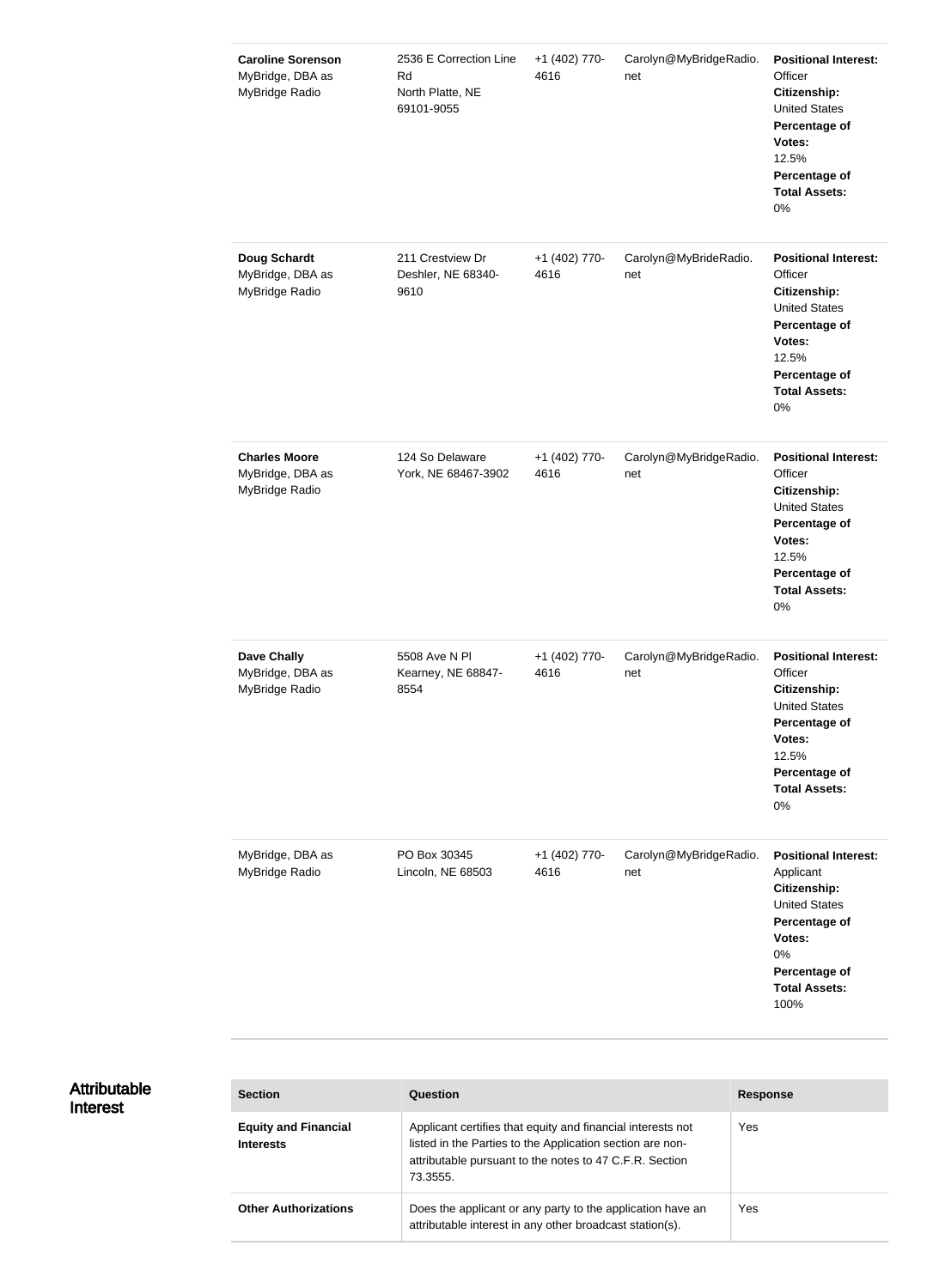| Legal<br><b>Certifications</b> | <b>Section</b>                                      | Question                                                                                                                                                                                                                                                                                                                                                                                                                                                                          | <b>Response</b> |
|--------------------------------|-----------------------------------------------------|-----------------------------------------------------------------------------------------------------------------------------------------------------------------------------------------------------------------------------------------------------------------------------------------------------------------------------------------------------------------------------------------------------------------------------------------------------------------------------------|-----------------|
|                                | <b>Character Issues</b>                             | Applicant certifies that neither the applicant nor any party to<br>the application has or had any interest in, or connection<br>with:                                                                                                                                                                                                                                                                                                                                             | Yes             |
|                                |                                                     | (a) any broadcast application in any proceeding where<br>character issues were left unresolved or were<br>resolved adversely against the applicant or party to<br>the application; or                                                                                                                                                                                                                                                                                             |                 |
|                                |                                                     | (b) any pending broadcast application in which<br>character issues have been raised.                                                                                                                                                                                                                                                                                                                                                                                              |                 |
|                                | <b>Adverse Findings</b>                             | Applicant certifies that, with respect to the applicant and<br>each party to the application, no adverse finding has been<br>made, nor has an adverse final action been taken by any<br>court or administrative body in a civil or criminal proceeding<br>brought under the provisions of any laws related to any of<br>the following; any felony; mass media-related antitrust or<br>unfair competition; fraudulent statements to another<br>government unit; or discrimination. | Yes             |
|                                | <b>Program Service</b><br><b>Certification</b>      | Applicant certifies that it is cognizant of and will comply with<br>its obligations as a Commission licensee to present a<br>program service responsive to the issues of public concern<br>facing the station's community of license and service area.                                                                                                                                                                                                                            | Yes             |
|                                | <b>Local Public Notice</b>                          | Applicant certifies that it has or will comply with the public<br>notice requirements of 47 C.F.R. Section 73.3580.                                                                                                                                                                                                                                                                                                                                                               | Yes             |
|                                | <b>Equal Employment</b><br><b>Opportunity (EEO)</b> | If the applicant proposes to employ five or more full-time<br>employees, applicant certifies that it is filing simultaneously<br>with this application a Broadcast EEO Model Program<br>Report.                                                                                                                                                                                                                                                                                   | N/A             |
|                                | <b>Financial</b>                                    | The applicant certifies that sufficient net liquid assets are on<br>hand or that sufficient funds are available from committed<br>sources to construct and operate the requested facilities for<br>three months without revenue.                                                                                                                                                                                                                                                  | Yes             |
|                                |                                                     | The applicant certifies that this application is contingent<br>upon receipt of a grant from a charitable organization, the<br>approval of the budget of a school or university, or an<br>appropriation from a state, county, municipality or other<br>political supervision.                                                                                                                                                                                                      | N/A             |
|                                |                                                     |                                                                                                                                                                                                                                                                                                                                                                                                                                                                                   |                 |

|  | <b>Alien Ownership</b> |  |
|--|------------------------|--|
|--|------------------------|--|

| Ques |
|------|
|      |

| <b>Question</b>                                                                                                                                                                                                                                                                                                                                                                       | <b>Response</b> |
|---------------------------------------------------------------------------------------------------------------------------------------------------------------------------------------------------------------------------------------------------------------------------------------------------------------------------------------------------------------------------------------|-----------------|
| 1) Is the applicant a foreign government or the representative of any foreign government as specified in<br>Section 310(a) of the Communications Act?                                                                                                                                                                                                                                 | No.             |
| 2) Is the applicant an alien or the representative of an alien? (Section $310(b)(1)$ )                                                                                                                                                                                                                                                                                                | No.             |
| 3) Is the applicant a corporation, or non-corporate entity, that is organized under the laws of any foreign<br>government? (Section 310(b)(2))                                                                                                                                                                                                                                        | No.             |
| 4) Is the applicant an entity of which more than one-fifth of the capital stock, or other equity or voting interest,<br>is owned of record or voted by aliens or their representatives or by a foreign government or representative<br>thereof or by any entity organized under the laws of a foreign country? (Section 310(b)(3))                                                    | No.             |
| 5) Is the applicant directly or indirectly controlled by any other entity of which more than one-fourth of the<br>capital stock, or other equity or voting interest, is owned of record or voted by aliens, their representatives,<br>or by a foreign government or representative thereof, or by any entity organized under the laws of a foreign<br>country? (Section $310(b)(4)$ ) | No.             |
| 6) Has the applicant received a declaratory ruling(s) under Section 310(b)(4) of the Communications Act?                                                                                                                                                                                                                                                                              | <b>No</b>       |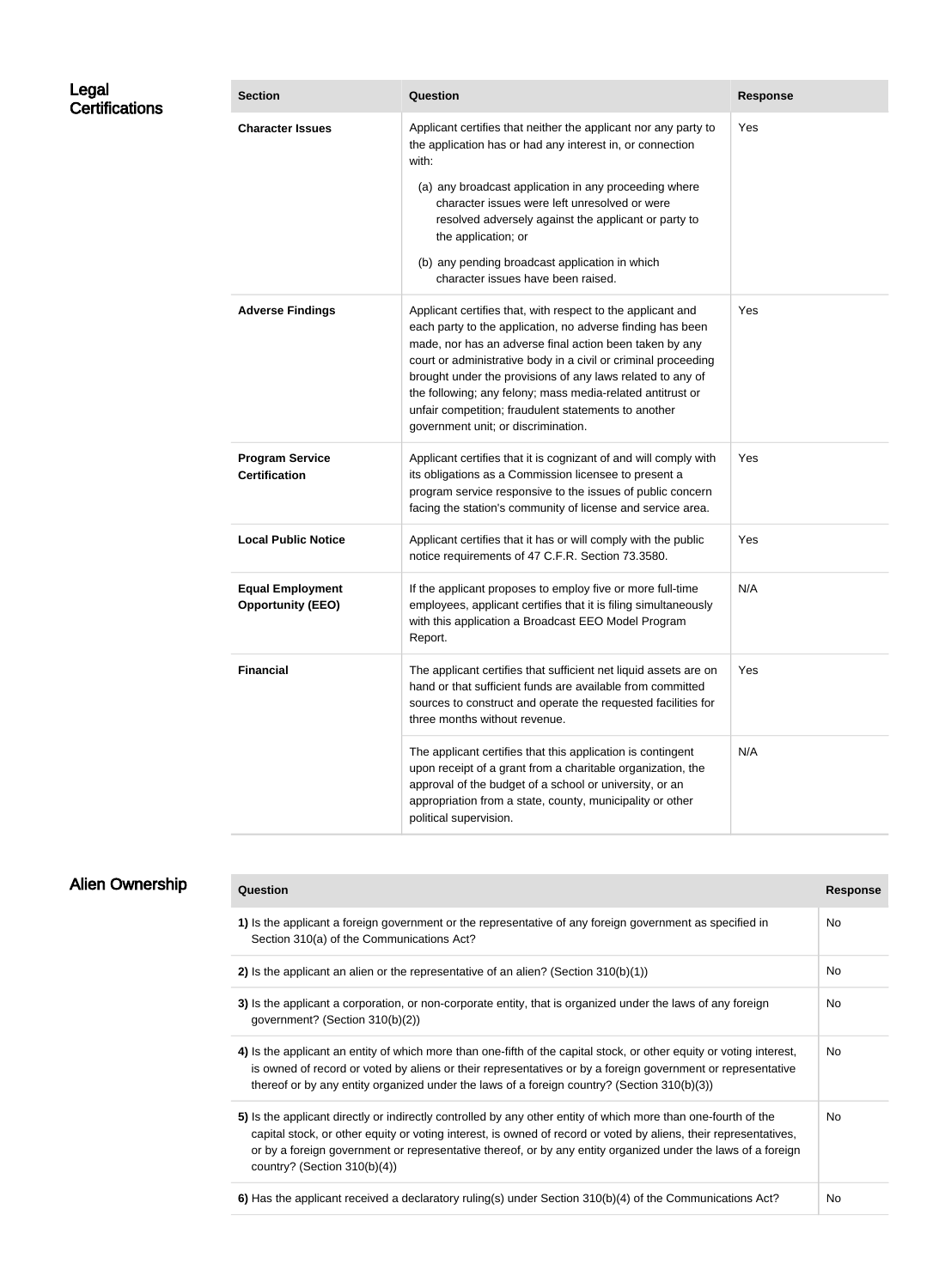| 6a) Enter the citation of the applicable declaratory ruling by DA/FCC number or the FCC Record citation,<br>release date, or any other identifying information.                 |    |
|---------------------------------------------------------------------------------------------------------------------------------------------------------------------------------|----|
| 7) Has there been any change in the applicant's foreign ownership since issuance of the declaratory ruling(s)<br>cited in response to Question 6?                               |    |
| 8) Does the applicant certify that it is in compliance with the terms and conditions of the foreign ownership<br>declaratory ruling(s) cited in response to Question 6?         |    |
| 9) In connection with this application, is the applicant filing a foreign ownership Petition for Declaratory Ruling<br>pursuant to Section 310(b)(4) of the Communications Act? | No |

# Fair Distribution of Service

| <b>Section</b>                      | Question                                                                                                                                                                             | <b>Response</b> |
|-------------------------------------|--------------------------------------------------------------------------------------------------------------------------------------------------------------------------------------|-----------------|
| <b>Fair Distribution of Service</b> | Applicant certifies that it provides a first aural (reception)<br>service.                                                                                                           | No              |
|                                     | Applicant certifies that:                                                                                                                                                            | No              |
|                                     | (a) it is a Tribal Applicant, as defined in 47 C.F.R.<br>Section 73.7000;                                                                                                            |                 |
|                                     | (b) the facilities proposed in this Application will provide<br>Tribal Coverage, as defined in 47 C.F.R. Section<br>73.7000, of Tribal Lands occupied by the applicant<br>Tribe(s);  |                 |
|                                     | (c) the proposed community of license is located on<br>Tribal Lands, as defined in 47 C.F.R. Section<br>73.7000; and                                                                 |                 |
|                                     | (d) the proposed facility would be the first local Tribal-<br>owned noncommercial educational transmission<br>service at the proposed community of license.                          |                 |
|                                     | Applicant certifies that the proposed station will provide a<br>first noncommercial aural service to                                                                                 | No              |
|                                     | (a) at least 10 percent of the people residing within the<br>station's 60 dBu (1mV/m) service contour and                                                                            |                 |
|                                     | (b) to a minimum of 2,000 people.                                                                                                                                                    |                 |
|                                     | Applicant certifies that the proposed station will provide a<br>second noncommercial aural service, or an aggregated first<br>and second noncommercial educational aural service, to | Yes             |
|                                     | (a) at least 10 percent of the people residing within the<br>station's 60 dBu (1mV/m) service contour and                                                                            |                 |
|                                     | (b) to a minimum of 2,000 people.                                                                                                                                                    |                 |

| <b>Point System</b><br><b>Factors</b> | <b>Section</b>                     | Question                                                                                                                                                                                                                                                                                                                                                                                                                     | <b>Response</b> |
|---------------------------------------|------------------------------------|------------------------------------------------------------------------------------------------------------------------------------------------------------------------------------------------------------------------------------------------------------------------------------------------------------------------------------------------------------------------------------------------------------------------------|-----------------|
| <b>Tiebreakers</b>                    | <b>Established Local Applicant</b> | Applicant certifies that for at least the 24 months<br>immediately prior to application, and continuing through the<br>present, it qualifies as a local applicant pursuant to 47 CFR<br>Section 73.7000, and that it is has placed documentation of<br>its qualifications as an established local applicant in the<br>applicant's public inspection file and has submitted to the<br>Commission copies of the documentation. | No              |
|                                       |                                    | If the applicant certifies above that it qualifies for points as<br>an "established local applicant," applicant pledges to<br>maintain localism characteristics during the period from the<br>grant of the construction permit until the station has<br>achieved at least four years of on-air operations.                                                                                                                   | <b>No</b>       |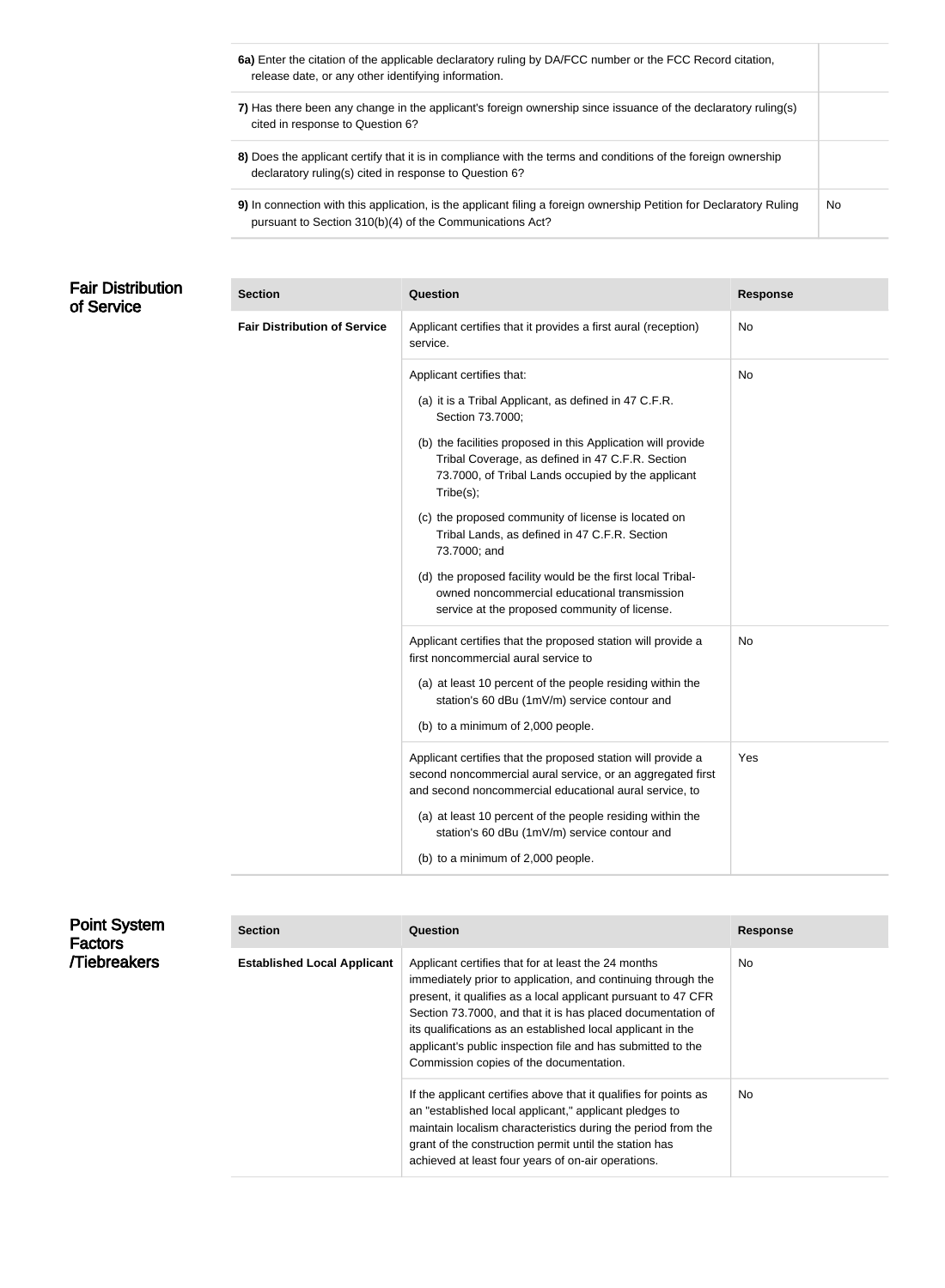| <b>Diversity of Ownership</b>  | Applicant certifies                                                                                                                                                                                                                                                                                                                                                                                                                                                                                                                                                                                                                                                          | No     |
|--------------------------------|------------------------------------------------------------------------------------------------------------------------------------------------------------------------------------------------------------------------------------------------------------------------------------------------------------------------------------------------------------------------------------------------------------------------------------------------------------------------------------------------------------------------------------------------------------------------------------------------------------------------------------------------------------------------------|--------|
|                                | (1) that the principal community (city grade) contour of<br>the proposed station does not overlap the principal<br>community contour of any other authorized station<br>(comparing radio to radio and television to television,<br>including non-fill-in translator stations) in which any<br>party to the application has an attributable interest as<br>defined in 47 CFR Section 73.3555, and                                                                                                                                                                                                                                                                             |        |
|                                | (2) that it has placed documentation of its diversity<br>qualifications in the applicant's public inspection file<br>and has submitted to the Commission copies of the<br>documentation.                                                                                                                                                                                                                                                                                                                                                                                                                                                                                     |        |
|                                | Is the applicant's certification to the question above based<br>on a pledge to divest an attributable broadcast interest or<br>resign from an attributable positional interest?                                                                                                                                                                                                                                                                                                                                                                                                                                                                                              | No     |
|                                | If the applicant certifies above that it qualifies for points for<br>"diversity of ownership," applicant and any party to the<br>application pledge to comply with the restrictions on station<br>modifications and acquisitions, as defined in 47 CFR<br>Section 73.7005, during the period from grant of the<br>construction permit until the station has achieved at least<br>four years of on-air operations.                                                                                                                                                                                                                                                            | No     |
| <b>State-wide Network</b>      | Applicant certifies that<br>(a) it has NOT claimed a credit for diversity of ownership<br>above;                                                                                                                                                                                                                                                                                                                                                                                                                                                                                                                                                                             |        |
|                                | (b) it is one of the three specific types of organizations<br>described in 47 C.F.R. Section 73.7003(b)(3); and                                                                                                                                                                                                                                                                                                                                                                                                                                                                                                                                                              |        |
|                                | (c) it has placed documentation of its qualifications in a<br>local public inspection file and has submitted to the<br>Commission copies of the documentation.                                                                                                                                                                                                                                                                                                                                                                                                                                                                                                               |        |
| <b>Technical Parameters</b>    | Applicant certifies that the numbers in the boxes below<br>accurately reflect the new area and population that its<br>proposal would serve with a 60 dBu signal measured in<br>accordance with the standard predicted contours in 47 C.F.<br>R. Section 73.313(c) and that it has documented the basis<br>for its calculations in the local public inspection file and has<br>submitted copies to the Commission. Major modification<br>applicants should include new area proposed only (exclude<br>any area already within the station's existing service area).<br>(Points, if any, will be determined by FCC)                                                            | Yes    |
|                                | New area served in square kilometers (excluding areas of<br>water):                                                                                                                                                                                                                                                                                                                                                                                                                                                                                                                                                                                                          | 8798.1 |
|                                | Population served based on the most recent census block<br>data from the United State:                                                                                                                                                                                                                                                                                                                                                                                                                                                                                                                                                                                       | 38743  |
| <b>Existing Authorizations</b> | By placing a number in the box, the applicant certifies that it<br>and other parties to the application have, as of the date of<br>the filing and pursuant to 47 C.F.R. Section 73.3555,<br>attributable interests in the stated number of relevant<br>broadcast station authorizations. Radio applicants should<br>count all attributable full service radio stations, AM and FM,<br>commercial and noncommercial, and FM translator stations<br>other than fill-in stations or those identified in the second<br>question (pledge to divest an attributable broadcast interest<br>/resign from an attributable positional interest) under<br>Diversity of Ownership above. | 19     |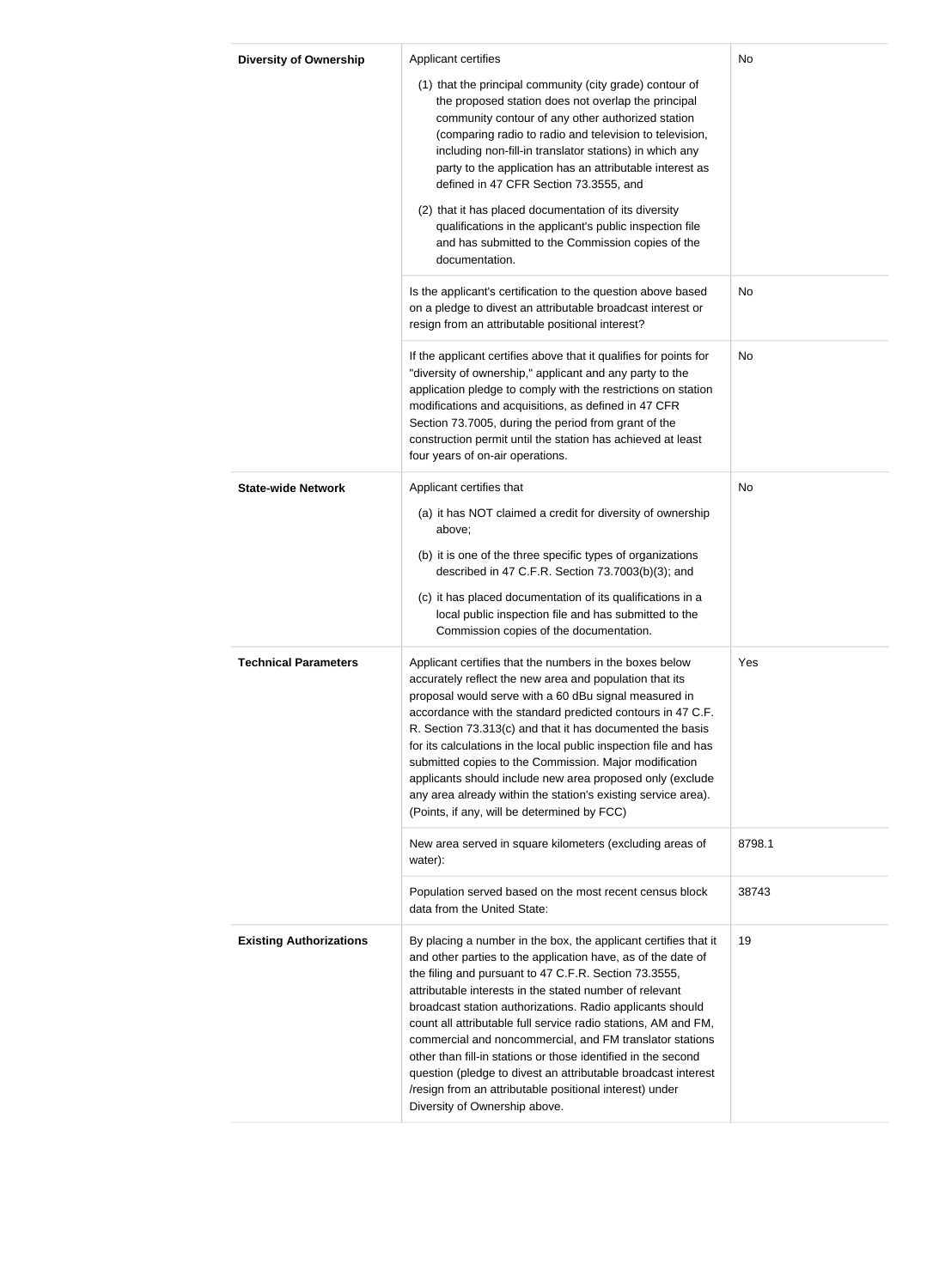| <b>Pending Applications</b>                     | By placing a number in the box, the applicant certifies that it<br>and other parties to the application have, as of the date of<br>the filing and pursuant to 47 C.F.R. Section 73.3555,<br>attributable interests in the stated number of pending<br>applications for new or major changes to relevant broadcast<br>stations. Radio applicants should count all attributable full<br>service radio stations, AM and FM, commercial and<br>noncommercial, and FM translator stations other than fill-in<br>stations or those identified in the second question (pledge to<br>divest an attributable broadcast interest/resign from an<br>attributable positional interest) under Diversity of Ownership<br>above. | 8   |
|-------------------------------------------------|-------------------------------------------------------------------------------------------------------------------------------------------------------------------------------------------------------------------------------------------------------------------------------------------------------------------------------------------------------------------------------------------------------------------------------------------------------------------------------------------------------------------------------------------------------------------------------------------------------------------------------------------------------------------------------------------------------------------|-----|
| <b>Prior NCE applications</b>                   | Applicant certifies that it applied for an NCE construction<br>permit in a prior filing window and had its application<br>accepted for filing and processed, but subsequently<br>dismissed in favor of an applicant with superior points, or<br>based on a tie-breaker preference.                                                                                                                                                                                                                                                                                                                                                                                                                                | No  |
|                                                 | Applicant certifies that<br>(1) it has been in continuous existence from the date of<br>the previous filing window until the present, and<br>(2) it does not hold any NCE construction permit or<br>license.                                                                                                                                                                                                                                                                                                                                                                                                                                                                                                      | N/A |
| <b>Established Community</b><br><b>Presence</b> | Provide the date on which the applicant qualified as local.<br>2021-11-03 00:00:00.0<br>See 47 CFR Section 73.7000.                                                                                                                                                                                                                                                                                                                                                                                                                                                                                                                                                                                               |     |
|                                                 | Applicant certifies that it has remained local at all times<br>since this date.                                                                                                                                                                                                                                                                                                                                                                                                                                                                                                                                                                                                                                   | No  |

#### Channel and **Facility Information Section Question Response Proposed Community of License** State Nebraska City **NORTH PLATTE** Channel 203 Frequency 88.5 **Facility Type Facility Type Facility Type Reserves Reserves All Abondommercial** Educational **Station Class** Station Class Station Class C1

# Antenna Location Data

| <b>Section</b>                                  | Question                                                           | <b>Response</b>                                                     |
|-------------------------------------------------|--------------------------------------------------------------------|---------------------------------------------------------------------|
| <b>Antenna Structure</b><br><b>Registration</b> | Do you have an FCC Antenna Structure Registration (ASR)<br>Number? | Yes                                                                 |
|                                                 | <b>ASR Number</b>                                                  | 1026658                                                             |
| <b>Coordinates (NAD83)</b>                      | Latitude                                                           | 41° 13' 21.8" N+                                                    |
|                                                 | Longitude                                                          | 100° 41' 19.0" W-                                                   |
|                                                 | <b>Structure Type</b>                                              | GTOWER-Guyed<br>Structure Used for<br><b>Communication Purposes</b> |
|                                                 | <b>Overall Structure Height</b>                                    | 126.2 meters                                                        |
|                                                 | <b>Support Structure Height</b>                                    | 122.2 meters                                                        |
|                                                 | Ground Elevation (AMSL)                                            | 949.1 meters                                                        |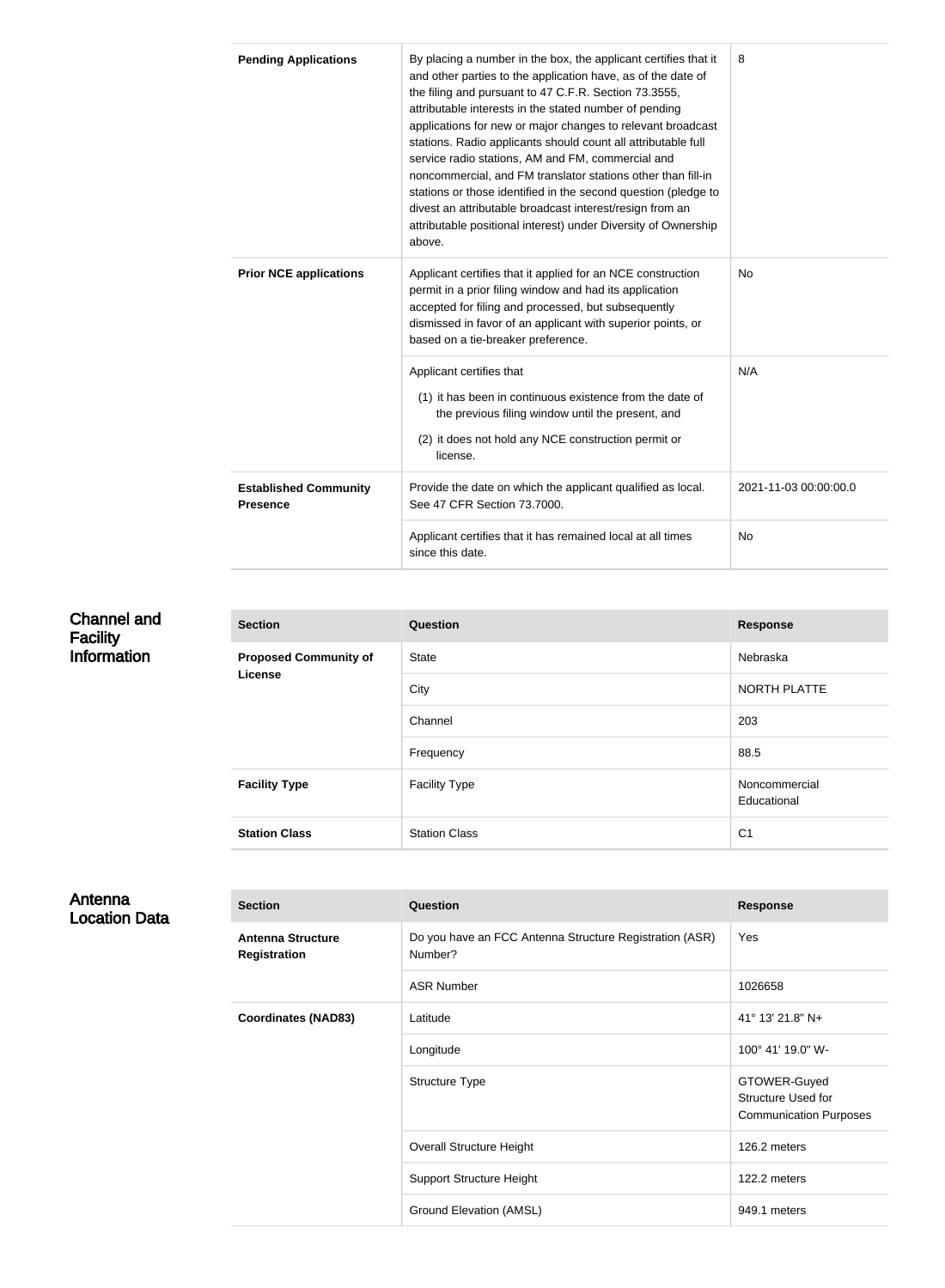| Antenna Data | Height of Radiation Center Above Ground Level    | Horizontal:80 meters<br>Vertical:80 meters     |
|--------------|--------------------------------------------------|------------------------------------------------|
|              | Height of Radiation Center Above Average Terrain | Horizontal:128 meters<br>Vertical:128 meters   |
|              | Height of Radiation Center Above Mean Sea Level  | Horizontal:1029 meters<br>Vertical:1029 meters |
|              | <b>Effective Radiated Power</b>                  | Horizontal: 0.7 Vertical: 100                  |

# Antenna Technical Data

| <b>Section</b> | <b>Question</b> | Response    |
|----------------|-----------------|-------------|
| Antenna Type   | Antenna Type    | Directional |

#### **Directional Antenna Relative Field Value**

| <b>Degree</b> | <b>Value</b> | <b>Degree</b> | Value | <b>Degree</b> | Value | <b>Degree</b> | Value |
|---------------|--------------|---------------|-------|---------------|-------|---------------|-------|
| $\mathbf 0$   | 1.0          | 90            | 1.0   | 180           | 0.9   | 270           | 1.0   |
| 10            | 1.0          | 100           | 0.81  | 190           | 1.0   | 280           | 1.0   |
| 20            | 1.0          | 110           | 0.65  | 200           | 1.0   | 290           | 1.0   |
| 30            | 1.0          | 120           | 0.53  | 210           | 1.0   | 300           | 1.0   |
| 40            | 1.0          | 130           | 0.48  | 220           | 1.0   | 310           | 1.0   |
| 50            | 1.0          | 140           | 0.47  | 230           | 1.0   | 320           | 1.0   |
| 60            | 1.0          | 150           | 0.5   | 240           | 1.0   | 330           | 1.0   |
| 70            | 1.0          | 160           | 0.58  | 250           | 1.0   | 340           | 1.0   |
| 80            | 1.0          | 170           | 0.72  | 260           | 1.0   | 350           | 1.0   |

#### **Additional Azimuths**

**Degree Value**

# **Technical Certifications**

| <b>Section</b>              | Question                                                                                                                                                                                                                                                       | <b>Response</b> |
|-----------------------------|----------------------------------------------------------------------------------------------------------------------------------------------------------------------------------------------------------------------------------------------------------------|-----------------|
| <b>Environmental Effect</b> | Would a Commission grant of Authorization for this location<br>be an action which may have a significant environmental<br>effect? (See 47 C.F.R. Section 1.1306)                                                                                               | <b>No</b>       |
| <b>Broadcast Facility</b>   | Does the proposed facility comply with the applicable<br>engineering standards and assignment requirements of 47<br>C.F.R. Sections 73.203, 73.207, 73.213, 73.315, 73.509,<br>and 73.515?                                                                     | Yes             |
| <b>Contour Protection</b>   | Does the proposed facility request processing pursuant to<br>the contour protection provisions of 47 C.F.R Section<br>73.215?                                                                                                                                  | No.             |
| Reasonable Site Assurance   | Applicant certifies that it has reasonable assurance in good<br>faith that the site or proposed structure at the location of its<br>transmitting antenna will be available to the applicant for the<br>applicant's intended purpose.                           | Yes             |
|                             | If reasonable assurance is not based on applicant's<br>ownership of the proposed site or structure, applicant<br>certifies that it has obtained such reasonable assurance by<br>contacting the owner or person possessing control of the<br>site or structure. | Yes             |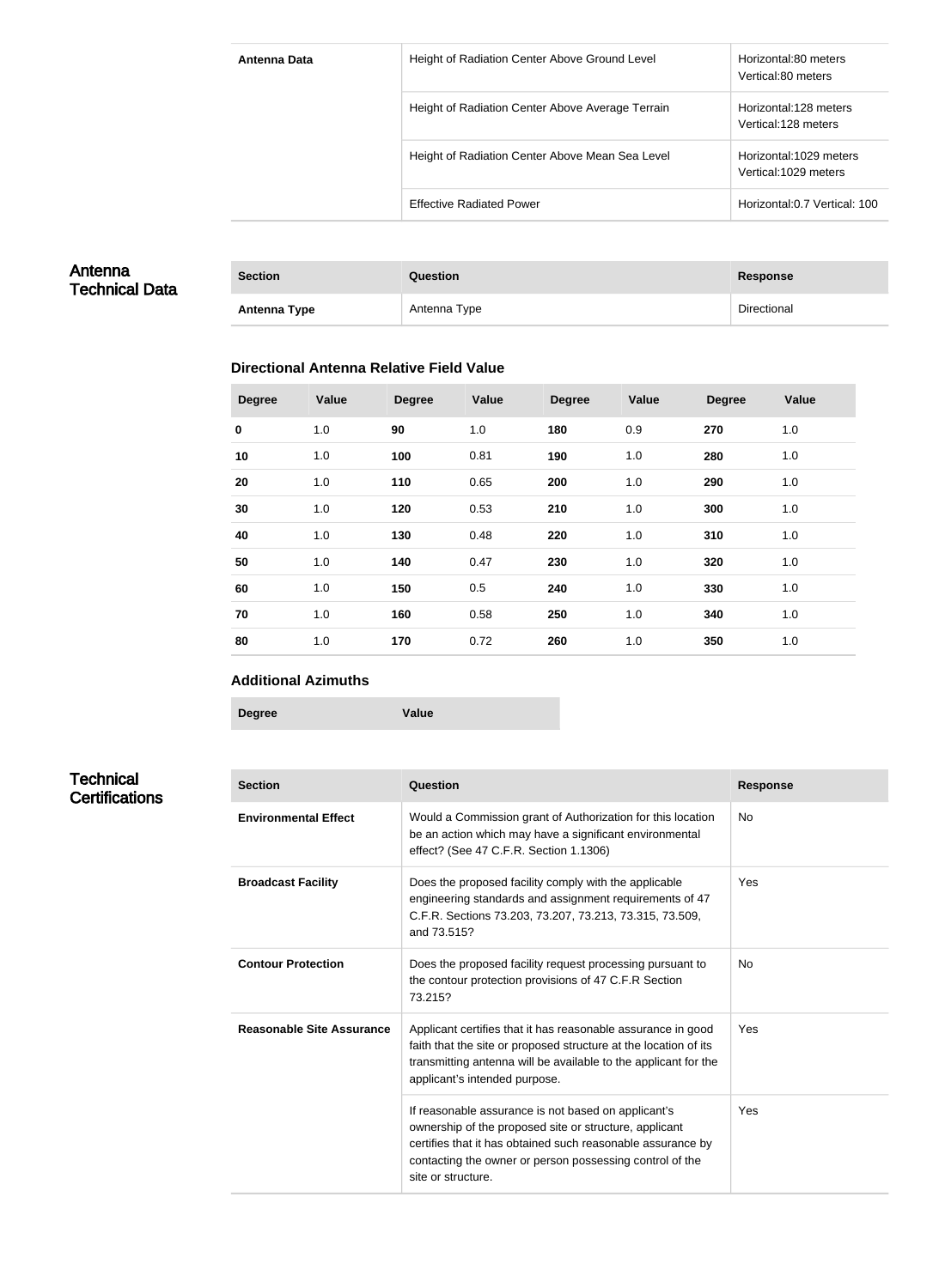| <b>Certification</b> | <b>Section</b>                                    | Question                                                                                                                                                                                                                                                                                                                                                                                                                                                                                                                                                                                                                                                                                                                                                                                                                                                  | <b>Response</b>                                |
|----------------------|---------------------------------------------------|-----------------------------------------------------------------------------------------------------------------------------------------------------------------------------------------------------------------------------------------------------------------------------------------------------------------------------------------------------------------------------------------------------------------------------------------------------------------------------------------------------------------------------------------------------------------------------------------------------------------------------------------------------------------------------------------------------------------------------------------------------------------------------------------------------------------------------------------------------------|------------------------------------------------|
|                      | <b>General Certification</b><br><b>Statements</b> | The Applicant waives any claim to the use of any particular<br>frequency or of the electromagnetic spectrum as against the<br>regulatory power of the United States because of the<br>previous use of the same, whether by authorization or<br>otherwise, and requests an Authorization in accordance<br>with this application (See Section 304 of the<br>Communications Act of 1934, as amended.).                                                                                                                                                                                                                                                                                                                                                                                                                                                       |                                                |
|                      |                                                   | The Applicant certifies that neither the Applicant nor any<br>other party to the application is subject to a denial of<br>Federal benefits pursuant to §5301 of the Anti-Drug Abuse<br>Act of 1988, 21 U.S.C. § 862, because of a conviction for<br>possession or distribution of a controlled substance. This<br>certification does not apply to applications filed in services<br>exempted under §1.2002(c) of the rules, 47 CFR. See §1.<br>2002(b) of the rules, 47 CFR § 1.2002(b), for the definition<br>of "party to the application" as used in this certification §<br>1.2002(c). The Applicant certifies that all statements made<br>in this application and in the exhibits, attachments, or<br>documents incorporated by reference are material, are part<br>of this application, and are true, complete, correct, and<br>made in good faith. |                                                |
|                      | <b>Authorized Party to Sign</b>                   | <b>FAILURE TO SIGN THIS APPLICATION MAY RESULT IN</b><br>DISMISSAL OF THE APPLICATION AND FORFEITURE<br>OF ANY FEES PAID<br>Upon grant of this application, the Authorization Holder may<br>be subject to certain construction or coverage requirements.<br>Failure to meet the construction or coverage requirements<br>will result in automatic cancellation of the Authorization.<br>Consult appropriate FCC regulations to determine the<br>construction or coverage requirements that apply to the type<br>of Authorization requested in this application.<br>WILLFUL FALSE STATEMENTS MADE ON THIS FORM<br>OR ANY ATTACHMENTS ARE PUNISHABLE BY FINE<br>AND/OR IMPRISONMENT (U.S. Code, Title 18, §1001)<br>AND/OR REVOCATION OF ANY STATION<br>AUTHORIZATION (U.S. Code, Title 47, §312(a)(1)), AND<br>/OR FORFEITURE (U.S. Code, Title 47, §503). |                                                |
|                      |                                                   | I declare, under penalty of perjury, that I am an authorized<br>representative of the above-named applicant for the<br>Authorization(s) specified above.                                                                                                                                                                                                                                                                                                                                                                                                                                                                                                                                                                                                                                                                                                  | <b>Stanley Parker</b><br>Officer<br>05/11/2022 |

# **Attachments**

| <b>File Name</b>                              | <b>Uploaded By</b> | <b>Attachment Type</b>        | <b>Description</b>       | <b>Upload Status</b>                       |
|-----------------------------------------------|--------------------|-------------------------------|--------------------------|--------------------------------------------|
| 608 Elig Cert.pdf                             | Applicant          | Eligibility<br>Certifications | <b>Eligibility Cert</b>  | Done with Virus Scan and<br>/or Conversion |
| 608 Holdings List.pdf                         | Applicant          | Attributable<br>Interest      | <b>Holdings List</b>     | Done with Virus Scan and<br>/or Conversion |
| 608 North Platte, NE Twr Cert Ltr             | Applicant          | Technical                     | Reasonable               | Done with Virus Scan and                   |
| <u>ASR 1026658.pdf</u>                        |                    | Certifications                | Assurance                | /or Conversion                             |
| North Platte 73.515 Compliance                | Applicant          | Technical                     | §73.515                  | Done with Virus Scan and                   |
| Exhibit.pdf                                   |                    | Certifications                | Compliance               | /or Conversion                             |
| North Platte Allocation Study Exhibit.<br>pdf | Applicant          | Technical<br>Certifications   | <b>Allocation Study</b>  | Done with Virus Scan and<br>or Conversion  |
| <b>North Platte Environmental</b>             | Applicant          | Technical                     | Environmental            | Done with Virus Scan and                   |
| <b>Assessment Exhibit.pdf</b>                 |                    | Certifications                | Assessment               | or Conversion                              |
| North Platte Fair Distribution Exhibit.       | Applicant          | <b>Fair Distribution</b>      | <b>Fair Distribution</b> | Done with Virus Scan and                   |
| pdf                                           |                    | of Service                    | of Service               | or Conversion                              |